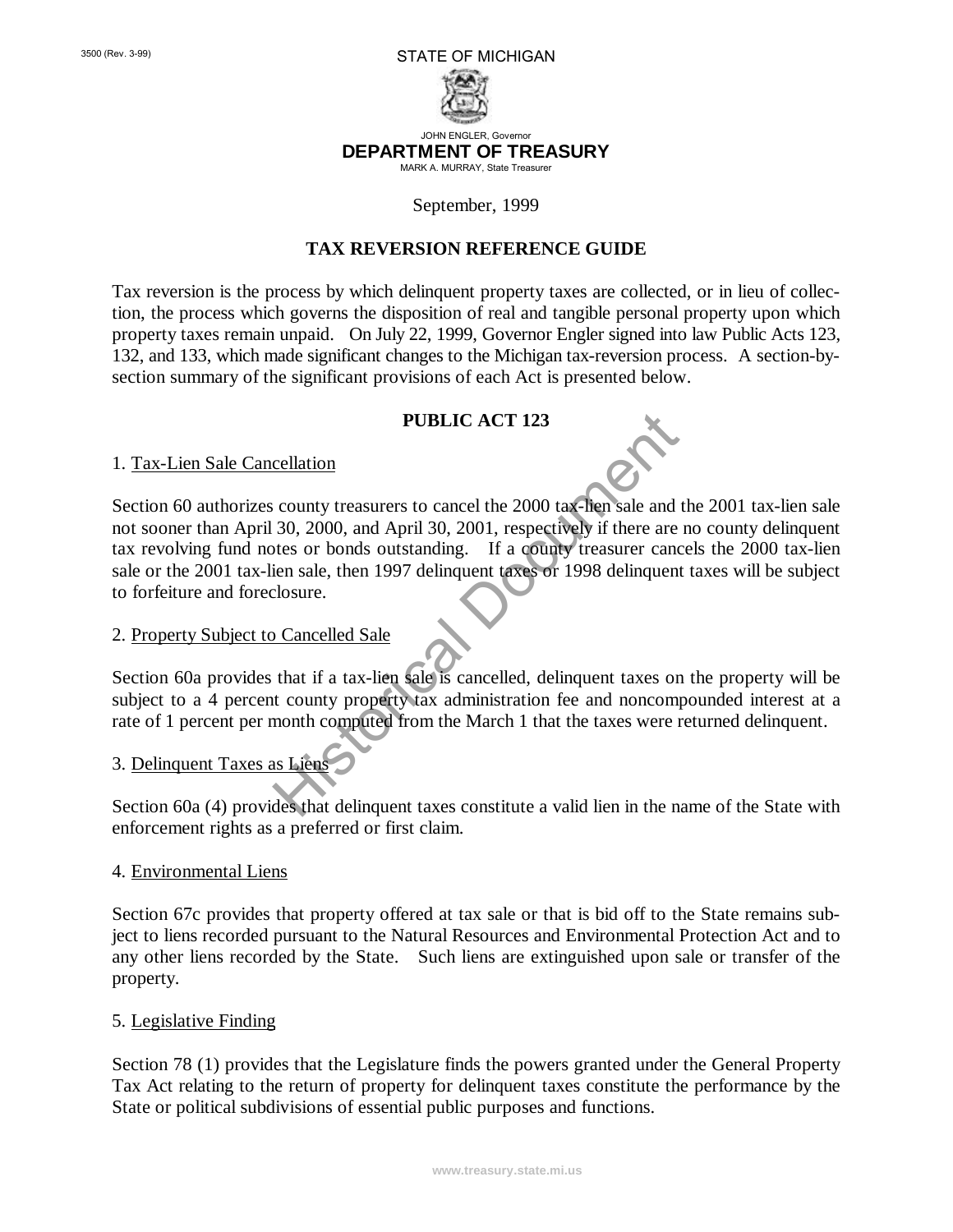## 6. Legislative Intent

Section 78 (2) provides that the Legislature intends the provisions of the General Property Tax Act relating to the return, forfeiture, and foreclosure of tax-delinquent property to satisfy the minimum requirements of due process under the State and United States Constitutions and that those provisions are not to be construed as creating a claim or cause of action against the State or a political subdivision unless the minimum requirements of due process under the State Constitution or the United States Constitution are violated

# 7. County Participation

Section 78 (3) provides that, not later than December 1, 1999, the county board of commissioners of a county, with the written concurrence of the county treasurer, and of the county executive if any, may elect not to participate in the foreclosure and sale of tax-delinquent property within the county. Counties which elect not to participate in the foreclosure and sale of tax-delinquent property will remain responsible for collecting delinquent taxes and for sending notices prior to forfeiture. At any time during December 2004, the county board of commissioners of a county, with the written concurrence of the county treasurer, and of the county executive if any, may revisit its initial decision. The elect not to participate in the foreclosure and sale of<br>sible for collecting delinquent taxes and for sending notified<br>becember 2004, the county board of commissioners of<br>the county treasurer, and of the county executi

# 8. State Mandate

Section 78 (4) provides that the foreclosure of forfeited property by a county is voluntary and not an activity or service required of units of local government by the State for purposes of Section 29 of Article 9 of the State Constitution.

# 9. County-Local Government Agreements

Section 78 (5) authorizes a county and any unit of local government within the county to enter into an agreement for the collection of property taxes or the enforcement and consolidation of tax liens within the unit of local government. Units of local government are prohibited from establishing a delinquent tax revolving fund.

# 10. Foreclosing Governmental Unit Defined

Section 78 (6) defines a "foreclosing governmental unit" as one of the following:

- (a) The treasurer of a county.
- (b) The State, if a county has elected not to participate in the foreclosure and sale of tax-delinquent property.

## 11. Forfeiture Defined

Section 78 (6) also defines "forfeited" or forfeiture" as meaning that a foreclosing governmental unit may seek a judgment of foreclosure if property is not redeemed as provided under the Act.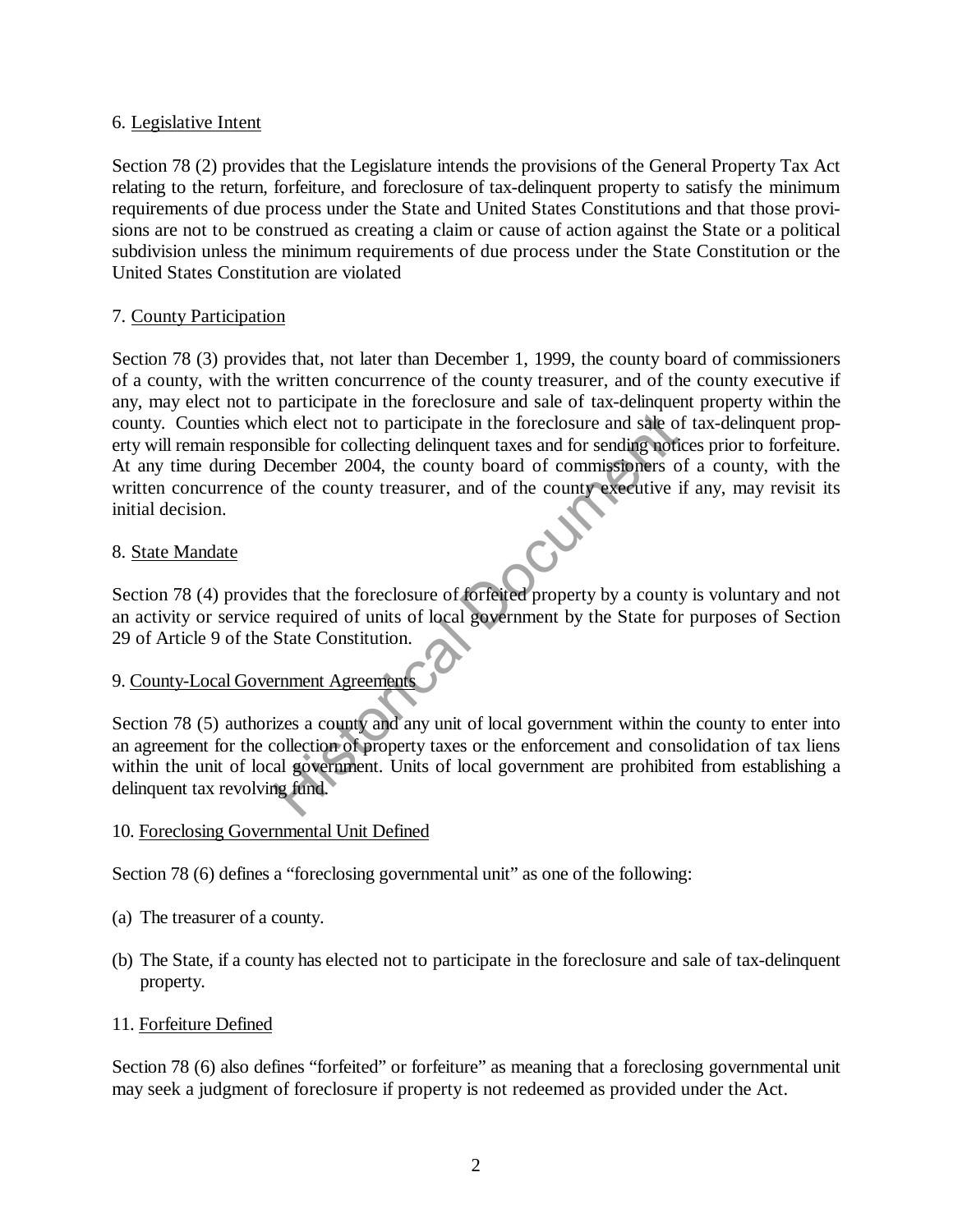# 12. Delinquent Taxes Applicable

Section 78a (1) provides that the forfeiture, foreclosure, and sale provisions of the Act apply to delinquent taxes levied after December 31, 1998.

# 13. Return of Delinquent Taxes

Section 78a (2) provides that on March 1 each year, taxes levied in the immediately preceding year that remain unpaid shall be returned as delinquent.

# 14. County Property Tax Administration Fee

Section 78a (3) provides that delinquent property is subject to a 4 percent county property tax administration fee and noncompounded interest at a rate of 1 percent per month computed from the March 1 that the taxes were returned delinquent.

# 15. Notice to Holders of Unrecorded Interests and Undischarged Mortgages

Section 78a (4) provides that any person with an unrecorded interest in property may receive notice of a tax delinquency by paying a \$5.00 fee to the county treasurer by February 1 each year. Any person who holds an undischarged mortgage may receive notice of a tax delinquency by paying a \$1.00 per parcel annual fee to the county treasurer.

## 16. Notice to Holders of Tax Liens

Section 78a (5) authorizes a person holding tax liens under the Michigan Tax Lien Sale and Collateralized Securities Act to request a list of tax-delinquent properties from a county treasurer. The tax-lien holder is required to pay the county treasurer the actual costs of the service of providing the list. Solution and Undischarged Mortgages<br>
Les that any person with an unrecorded interest in proper<br>
Els that any person with an unrecorded interest in proper<br>
Supering a \$5.00 fee to the county treasurer by February<br>
Such a ta

# 17. Municipal Charter Override

Section 78a (6) authorizes units of local government to foreclose on delinquent taxes after two years, notwithstanding a charter provision which precludes foreclosure on delinquent taxes until after three years. This provision also requires units of local government to treat unpaid taxes as delinquent on March 1 each year, except for delinquent taxes which are covered by payment plan contracts entered into before July 1, 1999.

## 18. Annual June Notice

Section 78b requires county treasurers to send a notice by first-class mail on June 1 each year to the following persons:

(a) The person to whom the tax bill for delinquent property was last sent or to the person identified as the owner.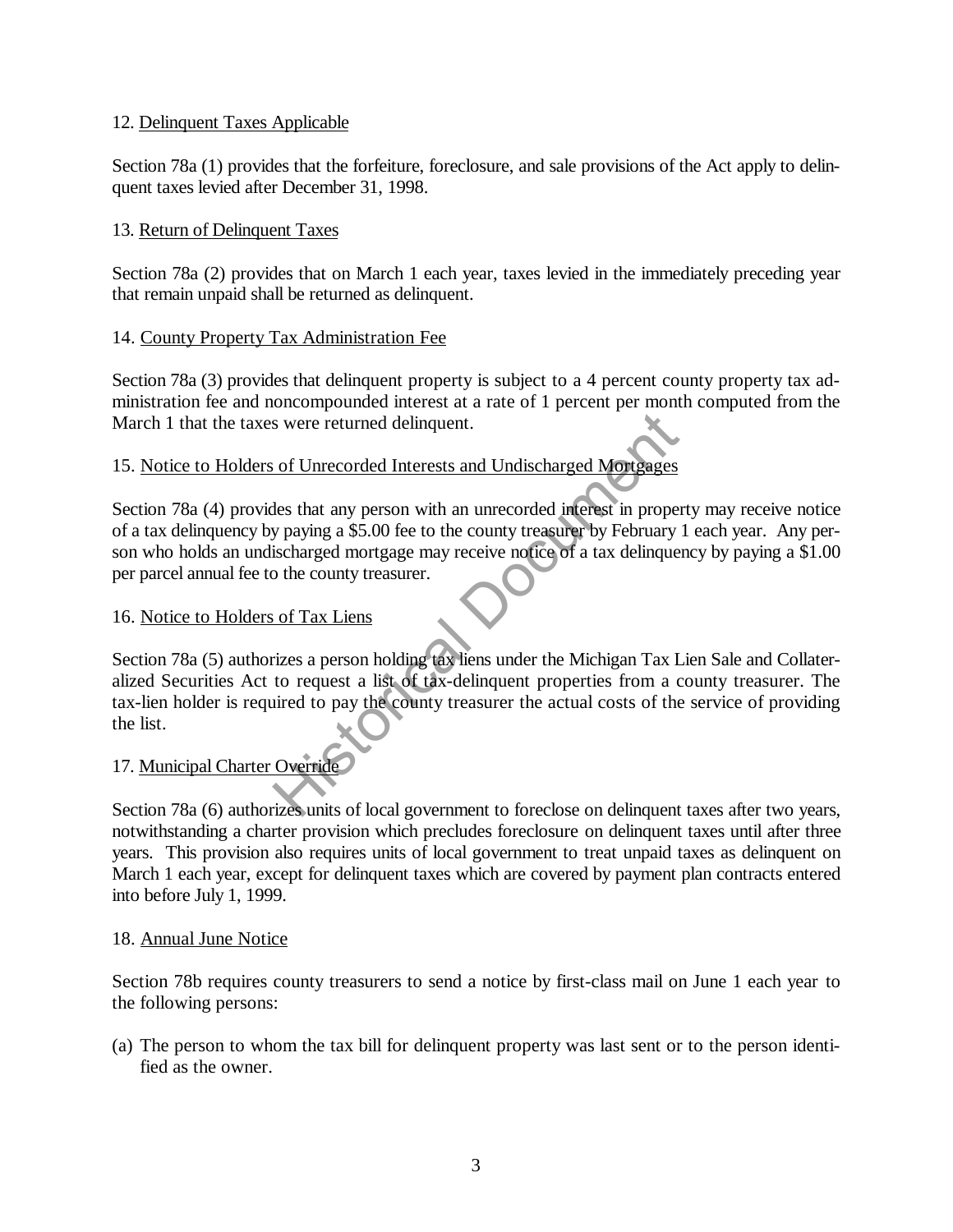- (b) A person who paid a \$5.00 fee to receive notices.
- (c) Holders of tax certificates.

A notice must include all of the following information:

- (a) The date on which the property will be forfeited to the county treasurer.
- (b) A statement that a person holding a legal interest in the property may lose that interest as a result of the forfeiture and subsequent foreclosure proceedings.
- (c) A legal description or parcel number of the property, and the street address, if possible.
- (d) The names of the persons to whom the notice is addressed.
- (e) The unpaid delinquent taxes, interest, penalties, and fees due.
- (f) A statement that unless the taxes, interest, penalties, and fees are paid within 21 days after a foreclosure judgment is entered, absolute title will vest in the foreclosing governmental unit.
- (g) A statement of the person's redemption rights and notice that those redemption rights expire 21 days after entry of a foreclosure judgment.

## 19. Annual September Notice

Section 78c requires county treasurers to send a second notice by first-class mail on September 1 each year. The September notice must include the same information contained in the June notice and be sent to the same persons entitled to receive the June notice. The traces, interest, penalties, and fees due.<br>
Unless the taxes, interest, penalties, and fees are paid with the foreclosing g<br>
Document is entered, absolute title will vest in the foreclosing g<br>
e person's redemption rig

## 20. October Fee

Section 78d requires county treasurers to impose a \$15.00 per parcel fee on property for which delinquent taxes remain unpaid on the October 1 immediately after the March 1 on which taxes were returned delinquent.

## 21. Forfeiture List

Section 78e (1) requires county treasurers on November 1 each year to compile a list of properties subject to forfeiture on the following March 1.

#### 22. December Record Search

Section 78e (2) requires county treasurers not later than December I each year to determine, to the extent possible, based exclusively on records contained in the office of the local assessor, local treasurer, and county treasurer, for property subject to forfeiture on the succeeding March 1: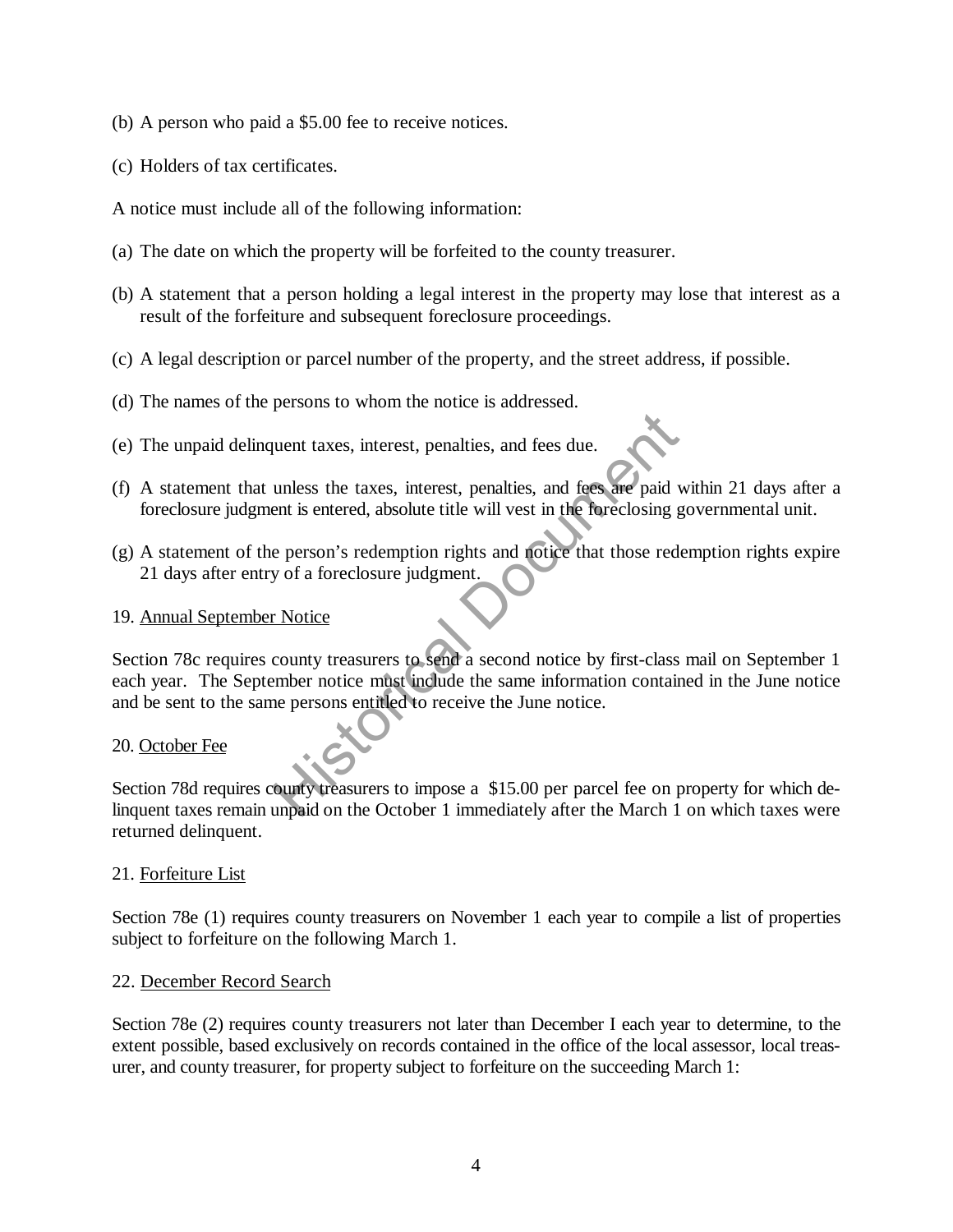- (a) The street address of the property.
- (b) The name and address of all of the following:
	- (i) The owners.
	- (ii) The holder of any undischarged mortgage, tax certificate, or other legal interest.
	- (iii) A subsequent purchaser under any land contract.
	- (iv) A person entitled to notice of the return of delinquent taxes under Section 78a (5).

## 23. Annual February Notice

Section 78f (1) requires county treasurers to send a notice by certified mail by February 1 each year. The third notice must include the same information contained in the previous two notices and be sent to the following persons: res county treasurers to send a notice by certified main must include the same information contained in the prending persons:<br>
Some the tax bill for delinquent property was last sent.<br>
Fied as the owner, if different than

- (a) The person to whom the tax bill for delinquent property was last sent.
- (b) The person identified as the owner, if different than the person to whom the tax bill for delinquent property was last sent.
- (c) The holder of any undischarged mortgage.
- (d) The holder of a tax certificate or other legal interest.
- (e) A subsequent land contract purchaser.
- (f) A person who paid a \$5.00 fee to receive notices.
- 24. Occupant Notice

Section 78f (2) requires that notice to be sent to the person occupying tax-delinquent property.

#### 25. Newspaper Notice

Section 78f (3) authorizes county treasurers to insert one or more additional notices in a newspaper published and circulated in the county in which tax-delinquent property is located or, if no newspaper is published in that county, then in a newspaper in an adjoining county.

## 26. Publication of Street Address

Section 78f (4) authorizes county treasurers to publish the street address of the property and the name of the person to whom the last tax bill was sent and, if different, the name of the person identified as the owner.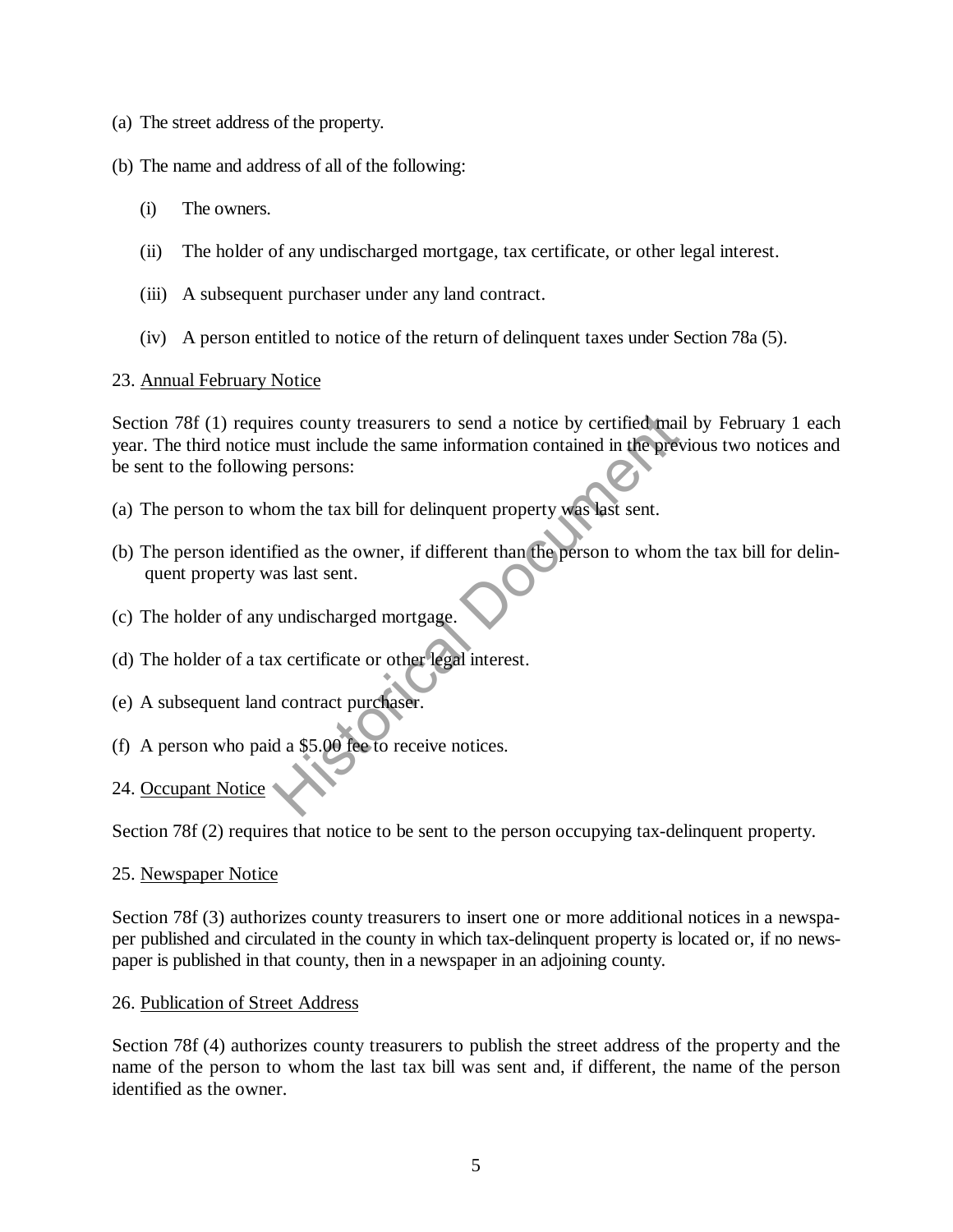## 27. Forfeiture and Forfeiture Fee

Section 78g (1) provides that on March 1 each year, property upon which taxes were returned delinquent the previous March 1 and upon which the taxes remain unpaid forfeits to the county treasurer of the county in which the property is located. A county treasurer has no right to possession of the property until 21 days after entry of a foreclosure judgment. A \$175.00 fee attaches to each parcel of forfeited property.

## 28. Forfeiture Certificate

Section 78g (2) requires county treasurers, within 45 days after forfeiture, to file with the register of deeds a certificate placing parties on notice that property has forfeited and that title to the property will be lost 21 days after entry of a foreclosure judgment. A county treasurer must forward a copy of each certificate to the State Treasurer if that county elects to have the State foreclose on tax-delinquent property within that county.

## 29. Redemption and Additional Interest

Section 78g (3) provides that forfeited property may be redeemed at any time before 21 days after entry of a foreclosure judgment on the property by paying all of the following:

- (a) The total of unpaid taxes, interest, penalties, and fees for which the property was forfeited.
- (b) Additional interest at a noncompounded rate of 0.5 percent per month, computed from the March 1 that the taxes were returned delinquent.
- (c) All recording, service of process, and notice fees.

# 30. Interest Acquired Through Redemption

Section 78g (4) provides that a person with a legal interest in property who redeems the property acquires no greater interest than what he or she would have had if the property had not forfeited. A person other than the owner who redeems property is entitled to a lien for the redemption amount. A lien for a redemption amount must be recorded with the register of deeds within 30 days. dditional Interest<br>des that forfeited property may be redeemed at any tirure judgment on the property by paying all of the follo<br>d taxes, interest, penalties, and fees for which the prop<br>at a noncompounded rate of 0.5 perc

#### 31. Redemption Certificate

Section 78g (5) requires county treasurers to issue a redemption certificate when property is redeemed. One copy of the certificate must be provided to each of the following:

- (a) The person who redeemed the property.
- (b) The county treasurer.
- (c) The register of deeds.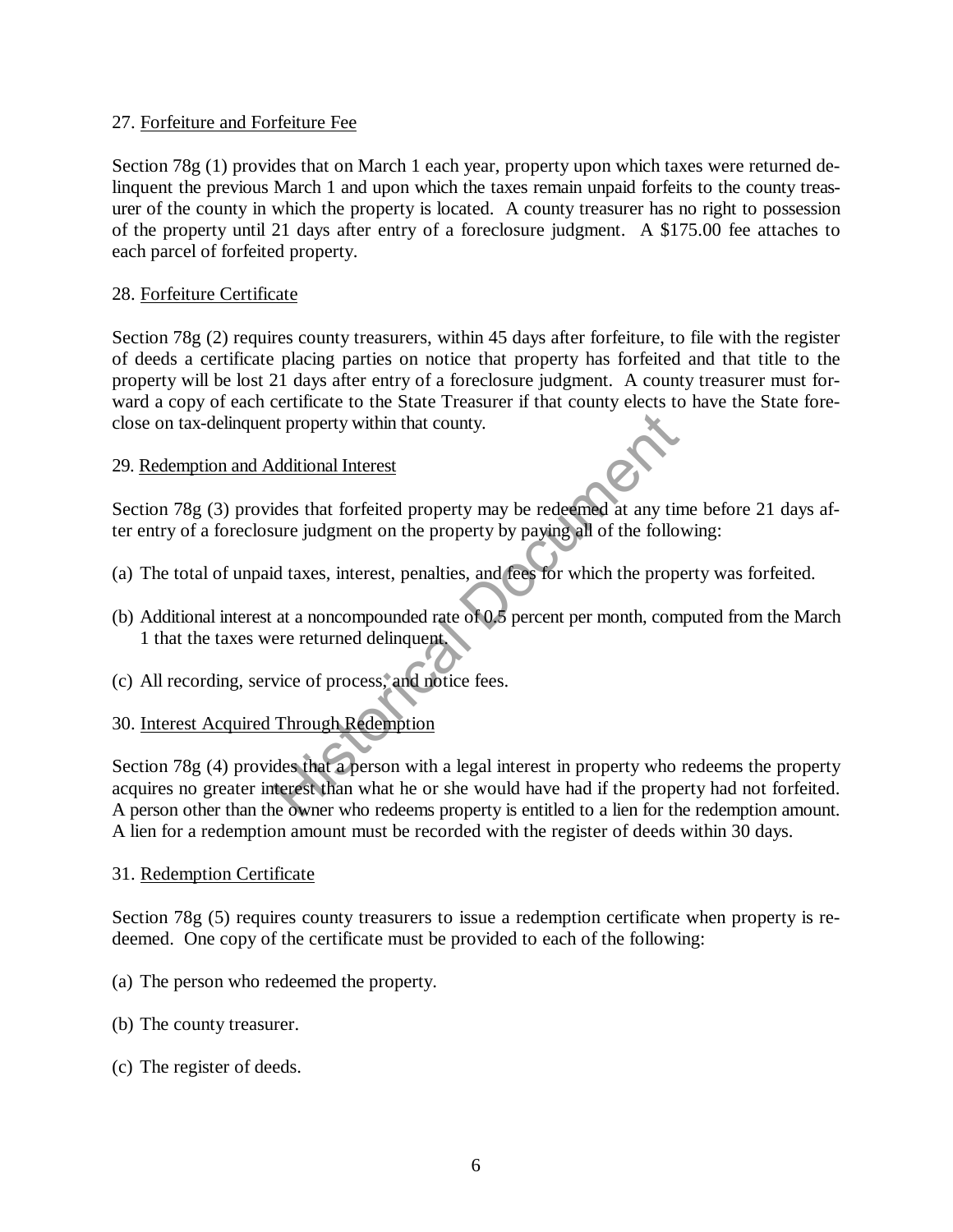(d) The Michigan Department of Treasury.

# 32. Circuit Court Foreclosure Petition

Section 78h (1) requires foreclosing governmental units, not later than June 15 each year, to file with the circuit court of the county in which forfeited property is located a petition listing all property forfeited and not redeemed. The petition must seek a judgment in favor of the foreclosing governmental unit vesting absolute title in the foreclosing governmental unit without further rights of redemption.

# 33. Redemption Occurring After Foreclosure Petition

Section 78h (2) requires foreclosing governmental units to request that the circuit court remove from the foreclosure petition any parcels which are redeemed after the petition is filed.

# 34. Property Withheld from Foreclosure Petition

Section 78h (3) authorizes foreclosing governmental units to withhold property from a foreclosure petition for one of the following reasons:

- (a) The property is held by minor heirs or persons who are incompetent or without means of support until a guardian is appointed to protect that person's rights or interests.
- (b) The property is held by a person undergoing substantial financial hardship.

# 35. Status of Withheld Property

Section 78h (4) provides that withholding a parcel of property from a foreclosure petition does not prejudice the foreclosing governmental unit's lien or its right to include the property in a subsequent foreclosure petition. The Form of The Petition<br>Trizes foreclosing governmental units to withhold prope<br>following reasons:<br>Id by minor heirs or persons who are incompetent or with<br>appointed to protect that person's rights or interests.<br>Id by a p

# 36. Foreclosure Hearing Date

Section 78h (5) requires the circuit court clerk to schedule a hearing date not more than 30 days before the following March 1.

## 37. Title Searches

Section 78i (1) requires foreclosing governmental units, commencing not later than May 1 after a forfeiture, to conduct a title search to identify the owners of an interest in the forfeited property entitled to notice of the administrative show cause hearing and of the judicial foreclosure hearing. Foreclosing governmental units may enter into a contract with one or more title insurance companies or agents licensed to conduct business in this State.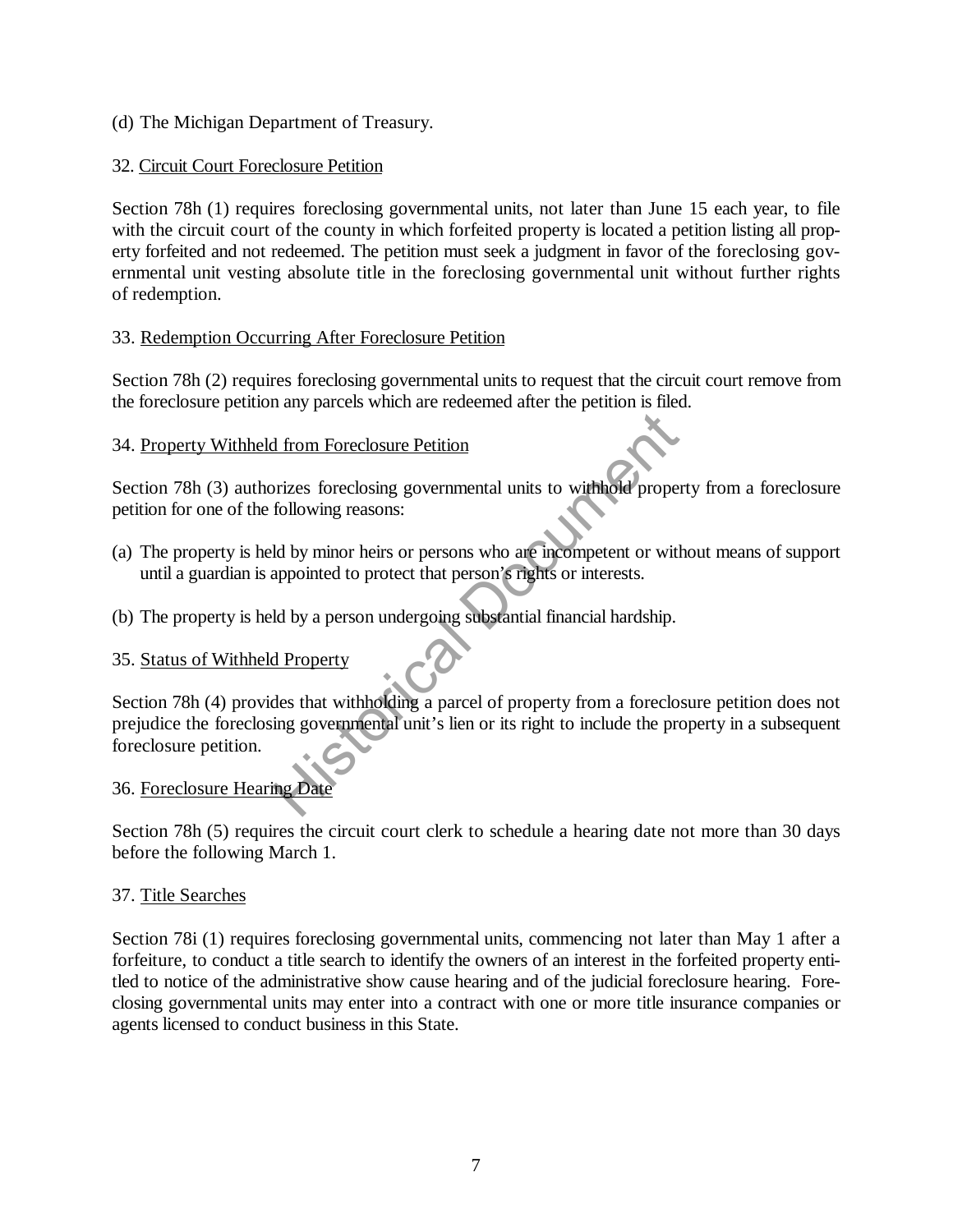# 38. Appropriate Address

Section 78i (2) requires foreclosing governmental units, or their authorized representative, to determine that address reasonably calculated to apprise owners of an interest in tax-delinquent property concerning the pendency of the administrative show cause hearing and the judicial foreclosure hearing.

# 39. Personal Visit

Section 78i (3) requires foreclosing governmental units, or their authorized representative, to conduct a personal visit to each parcel of forfeited property. If a parcel of property appears to be occupied, a foreclosing governmental unit is required to do all of the following:

- (a) Personally serve notice upon the person occupying the property.
- (b) If personal service occurs, orally inform the person that the property will be foreclosed and the occupant will be required to vacate unless the taxes, interest, penalties, and fees are paid.
- (c) If the occupant appears to lack the ability to understand the advice given, notify the Family Independence Agency or supply the occupant with the names and telephone numbers of agencies which may be able to render assistance. Figure 11 To 2011 The person that the property will<br>equired to vacate unless the taxes, interest, penalties, and<br>pears to lack the ability to understand the advice given, r<br>or supply the occupant with the names and telepho
- (d) Post a notice on the property if it is not possible to personally meet with the occupant.

# 40. Proof of Service Recordation

Section 78i (4) requires foreclosing governmental units, or their authorized representative, to record proof of service of the notice of the administrative show cause hearing, the judicial foreclosure hearing, and the personal visit with the register of deeds.

# 41. Proof of Service Verification

Section 78i (5) requires foreclosing governmental units which enter into contracts with title insurance companies or agents to provide the company or agent with recorded proofs of service and requires the company or agent to notify the foreclosing governmental unit within 10 days of any deficiency of service.

## 42. Notice by Publication

Section 78i (6) requires foreclosing governmental units, or their authorized representative, to publish notice of the administrative show cause hearing and of the judicial foreclosure hearing if a foreclosing governmental unit, or its authorized representative, is unable to ascertain the address of a person entitled to notice or if the notice could not be served. Notice by publication must occur once a week for three successive weeks in a newspaper published and circulated in the county in which the forfeited property is located or, if no newspaper is published in that county, then in a newspaper in an adjoining county.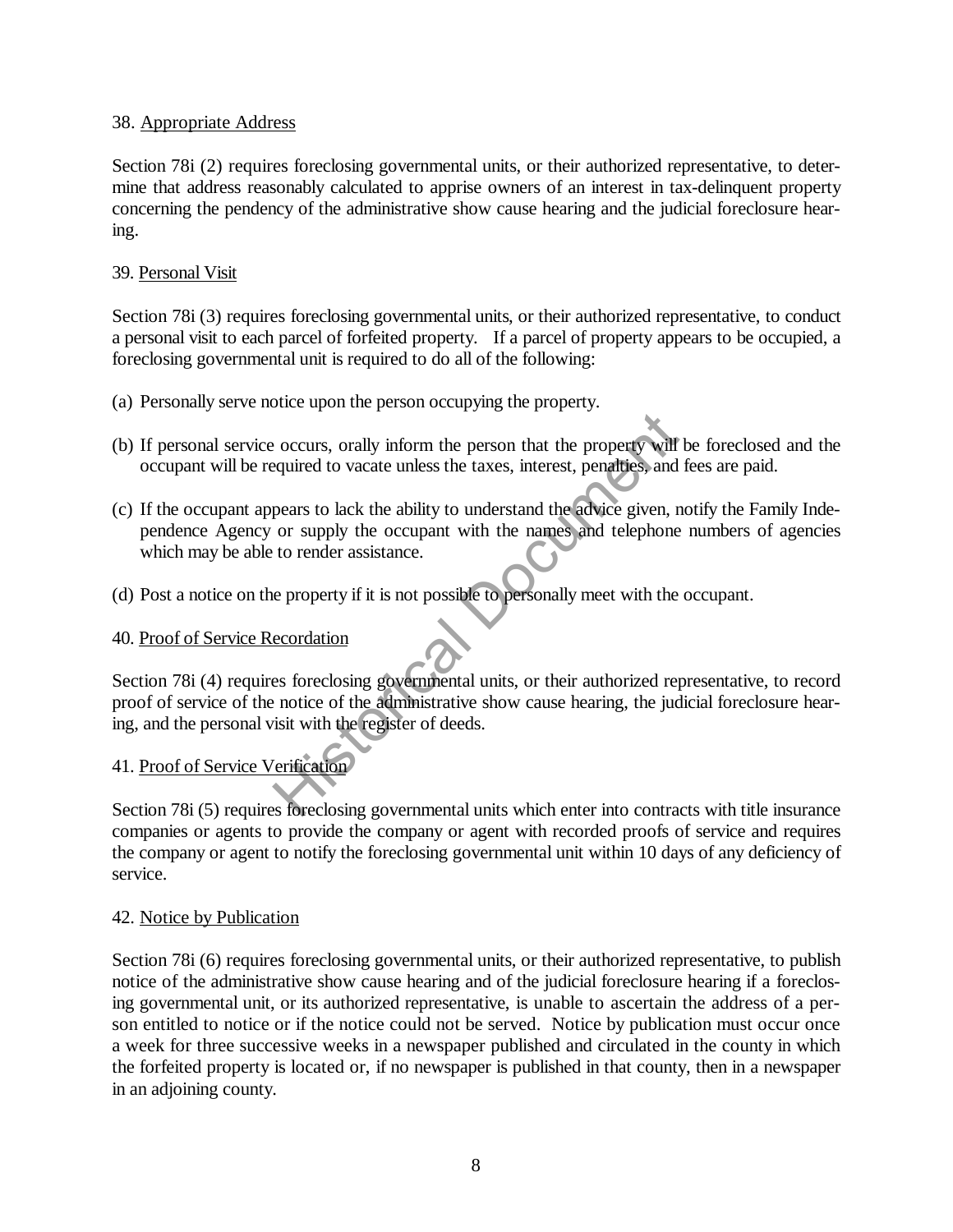## 43. Recordation of Interest Requirement

Section 78i (7) provides that the owner of an interest in forfeited property is entitled to notice of the administrative show cause hearing and of the judicial foreclosure hearing only if his or her interest can be identified before the date on which the county treasurer recorded the certificate of forfeiture from any of the following records:

- (a) The register of deeds.
- (b) The county treasurer.
- (c) The local assessor.
- (d) The local treasurer.

# 44. Notice of Administrative Show Cause Hearing and Judicial Foreclosure Hearing

Section 78i (8) requires foreclosing governmental units to send by certified mail notice of the administrative show cause hearing and of the judicial foreclosure hearing. The notice must be sent at least 30 days before the date of the administrative show cause hearing and must include all of the following information: trative Show Cause Hearing and Judicial Foreclosure He-<br>
es foreclosing governmental units to send by certified is<br>
se hearing and of the judicial foreclosure hearing. The r<br>
he date of the administrative show cause hearin

- (a) The date on which the property was forfeited to the county treasurer.
- (b) A statement that the person notified may lose his or her interest in the property as a result of the foreclosure proceedings.
- (c) A legal description or parcel number of the property, and the street address, if possible.
- (d) The names of all persons to whom the notice is addressed.
- (e) The total taxes, interest, penalties, and fees due.
- (f) The date and time of the show cause hearing.
- (g) The date and time of the judicial foreclosure hearing.
- (h) An explanation of the person's redemption rights and notice that those redemption rights expire 21 days after entry of a foreclosure judgment.
- 45. Limitation on Rights of Persons Served

Section 78i (9) prohibits an owner of tax-delinquent property who is properly served and who fails to redeem the property from asserting either of the following: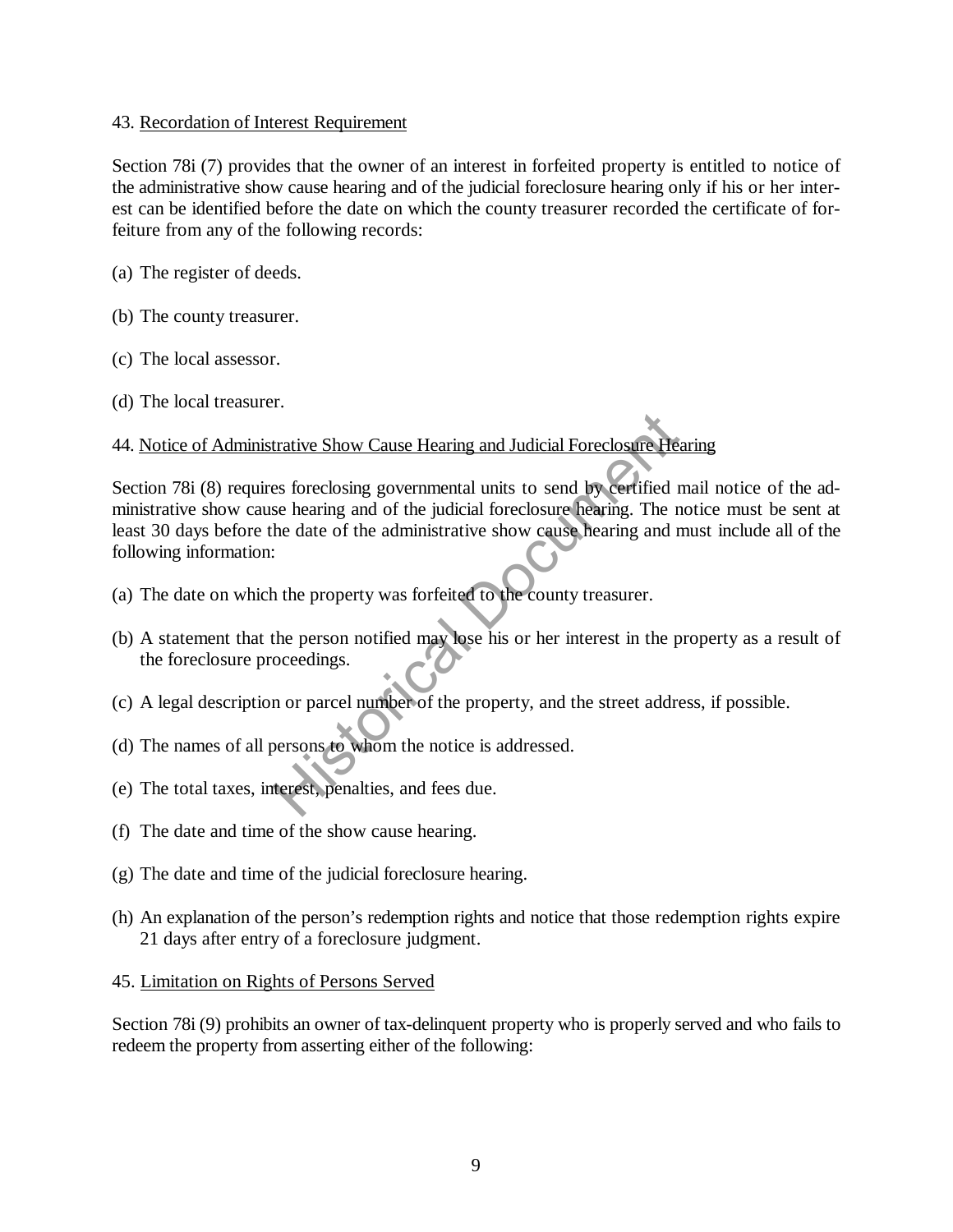- (a) That the notice was insufficient or inadequate because another owner of an interest in the property was not served.
- (b) That the redemption period is extended because another owner of an interest in the property was not served.

## 46. Administrative Show Cause Hearing

Section 78j (1) requires foreclosing governmental units to hold an administrative show cause hearing not less than seven days before a judicial foreclosure hearing. A foreclosing governmental unit may hold a combined hearing or separate hearings for different owners or persons with an interest in forfeited property.

## 47. Show Cause Criteria

Section 78 $(2)$  provides that an owner or persons with an interest in forfeited property can redeem the property or show cause why title should not vest in the foreclosing governmental unit for any of the following reasons: State and owner or persons with an interest in forfeited prior that an owner or persons with an interest in forfeited prior the why title should not vest in the foreclosing government of the tax.<br>
If the tax.<br>
If the tax.<br>

- (a) No law authorized the tax.
- (b) The person appointed to decide whether a tax shall be levied under a law of this State acted without jurisdiction, or did not impose the tax in question.
- (c) The person or property assessed was exempt from the tax in question, or was not legally assessed.
- (d) The tax has been paid.
- (e) The tax was assessed fraudulently.
- 48. Proof of Service Circuit Court Filing

Section 78k (1) requires foreclosing governmental units to file with the circuit court clerk proof of any notice, service, or publication before the date of the judicial foreclosure hearing.

#### 49. Judicial Foreclosure Hearing Criteria

Section 78k (2) provides that a person claiming an interest in forfeited property may appear at the judicial foreclosure hearing to contest the validity or correctness of the taxes, interest, penalties, and fees for any of the following reasons:

- (a) No law authorized the tax.
- (b) The person appointed to decide whether a tax shall be levied under a law of this state acted without jurisdiction, or did not impose the tax in question.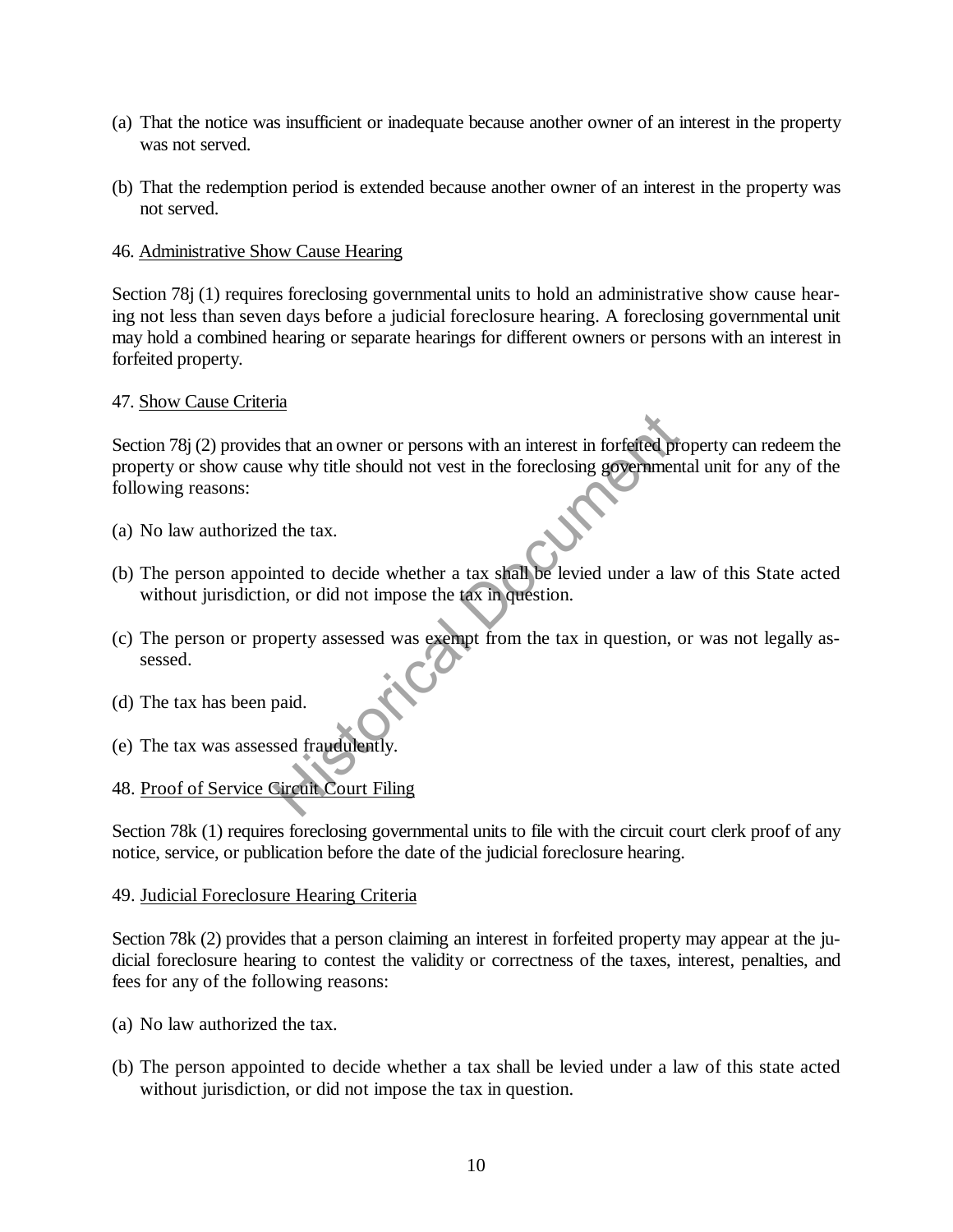- (c) The person or property assessed was exempt from the tax in question, or was not legally assessed.
- (d) The tax has been paid.
- (e) The tax was assessed fraudulently.

#### 50. Property Withheld from Foreclosure

Section 78k (4) authorizes the circuit court to withhold property from foreclosure if the court determines that the owner is:

- (a) A minor.
- (b) Incompetent.
- (c) Without means of support.
- 51. Foreclosure Judgment

Section 78k (5) requires the circuit court to enter judgment in uncontested cases not later than 10 days after the March 1 immediately after the foreclosure petition is filed, and in contested cases not later than 10 days after the conclusion of the hearing. A circuit court judgment must specify all of the following: Support.<br>
The support of the circuit court to enter judgment in uncontested c<br>
1 immediately after the foreclosure petition is filed, and<br>
the conclusion of the hearing. A circuit court judgment<br>
ion, and if known, the str

- (a) The legal description, and if known, the street address and parcel number of the property.
- (b) That fee simple title to the property will vest in the foreclosing governmental unit, without any further redemption rights unless the taxes, interest, penalties, and fees due are paid within 21 days after entry of the foreclosure judgment.
- (c) That liens, except future installments of special assessments and liens recorded by the State or by the foreclosing governmental unit pursuant to the Natural Resources and Environmental Protection Act are extinguished unless the taxes, interest, penalties, and fees due are paid within 21 days after entry of a foreclosure judgment.
- (d) That the foreclosing governmental unit has good and marketable title.
- (e) That all existing recorded and unrecorded interests in the property are extinguished, except for a visible or recorded easement or right of way, private deed restrictions, restriction imposed pursuant to Natural Resources and Environmental Protection Act, or other governmental interests.
- (f) A finding that all those entitled to notice and an opportunity to be heard have been provided that notice and opportunity.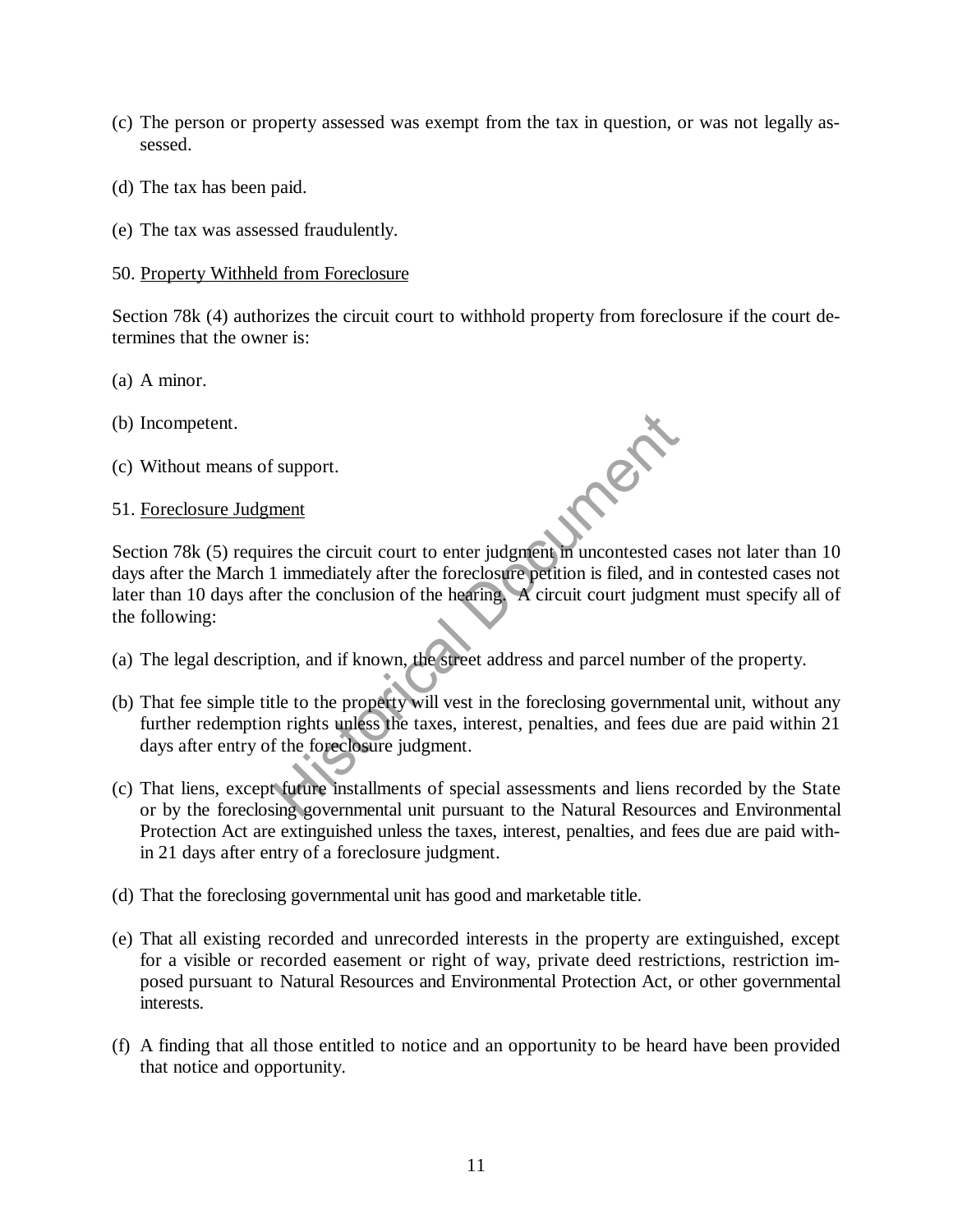# 52. Appeal

Section 78k (7) provides that a foreclosing governmental unit or a person claiming an interest in a parcel of forfeited property may appeal the foreclosure judgment to the court of appeals. In order to appeal, a person claiming an interest in the property must pay the amount due in the foreclosure judgment within 21 days of the entry of that judgment.

# 53. Recordation of Judgment

Section 78k (8) requires foreclosing governmental units to record with the register of deeds either the foreclosure judgment or a notice of the foreclosure judgment.

# 54. Monetary Damages

Section 78l (1) provides that after a foreclosure judgment is entered, and recorded and unrecorded interests are extinguished, the owner of an interest in foreclosed property who claimed that he or she did not received any notice required under the General Property Tax Act may not bring an action to recover the property but may only bring an action for money damages. The set that a foreclosure judgment is entered, and recessed the set of an interest in foreclosed property where the owner of an interest in foreclosed property where the court of claims and action for money damage the cou

# 55. Court of Claims

Section 781 (2) grants the court of claims exclusive jurisdiction to hear money damages claims.

## 56. Statute of Limitations

Section 78l (3) provides that an action for money damages must be brought within two years of entry of foreclosure judgment.

## 57. Determination of Damages

Section 78l (4) provides money damages must be determined as of the date of the foreclosure judgment and shall not exceed the fair market value as of that date.

## 58. Initial Governmental Purchases

Section 78m (1) provides that not later than the first Tuesday in July each year, or the first Tuesday in September if no sale is conducted in July, the State has a right of first refusal to purchase property from a foreclosing governmental unit for the greater of the fair market value of the property or the minimum bid. If the state does not exercise its right of first refusal, a city, village, or township may purchase property within the city, village, or township for a public purpose by paying the minimum bid to the foreclosing governmental unit. If a city, village, or township does not purchase property, the county in which the property is located may purchase the property by paying the minimum bid to the foreclosing governmental unit.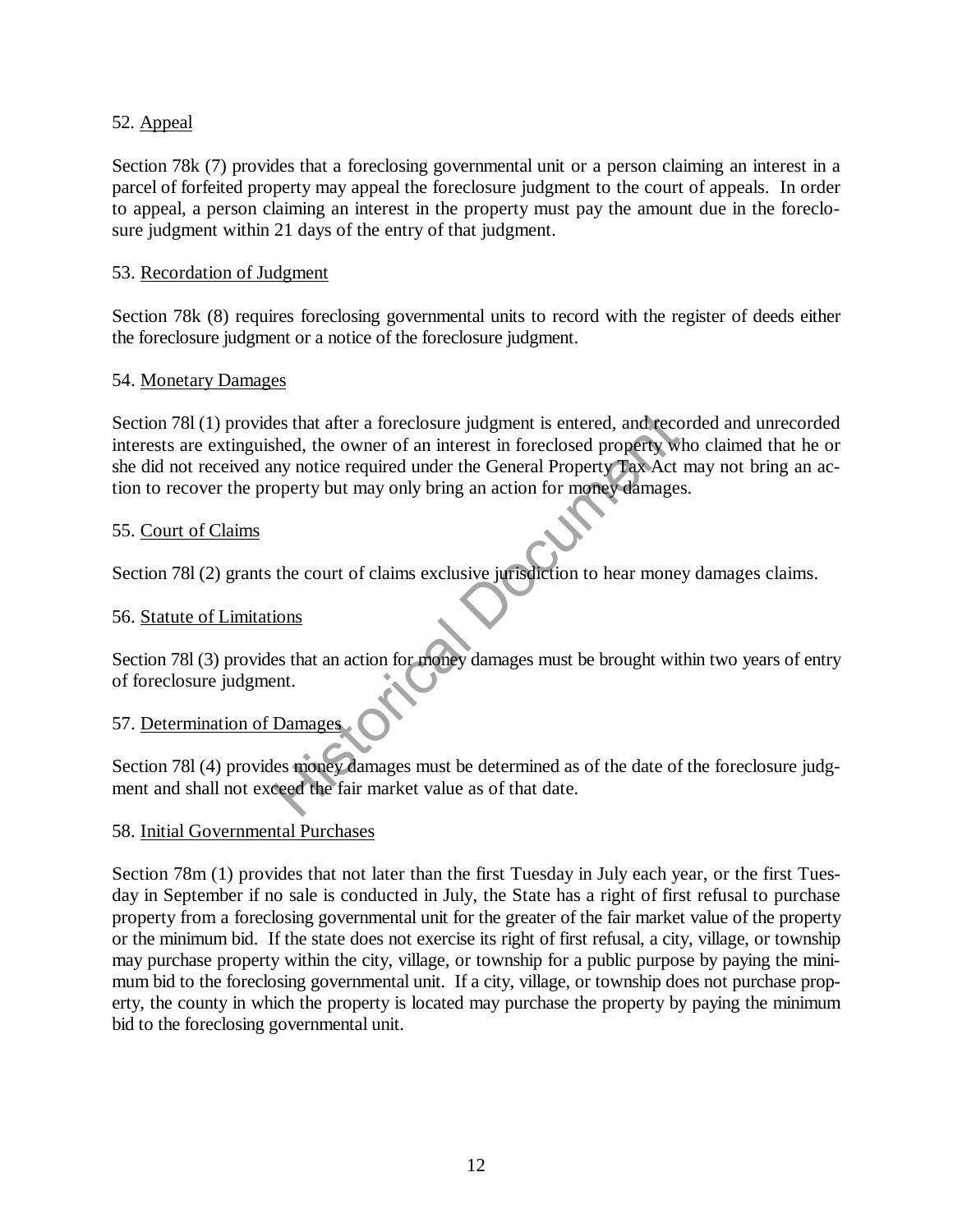## 59. July Minimum-Bid Sale

Section 78m (2) provides that, beginning on the third Tuesday in July each year, foreclosing governmental units may hold one or more property sales at one or more convenient locations. Notice of the sale must be published not less than 30 days before the sale in a newspaper published and circulated in the county in which the property is located or, if no newspaper is published in that county, then in a newspaper in an adjoining county. Parcels of property may be offered individually or as a group. A sale must be completed within 15 days. Not more than 30 days after the date of the sale, property must be conveyed to the person bidding the highest amount above the minimum bid.

# 60. Subsequent Governmental Purchases

Section 78m (3) provides a city, village, or township may purchase property not sold at the July sale by paying the minimum bid to the foreclosing governmental unit. If a city, village or township does not purchase property, the county in which the property is located may purchase the property by paying the minimum bid to the foreclosing governmental unit. The foreclosing governmental unit must convey the property to the city, village, township, or county within 30 days.

# 61. September Minimum-Bid Sale

Section 78m (4) provides that, beginning on the third Tuesday in September each year, foreclosing governmental units must hold one or more property sales at one or more convenient locations. A September sale is subject to the same requirements which govern a July sale.

# 62. November Non-Minimum Bid Sale

Section 78m (5) provides that, beginning on the third Tuesday in November each year, foreclosing governmental units must offer for sale property not previously sold at the July or September sales. A November sale is subject to the same requirements which govern the July and September sales, except that no minimum bid is required. perty, the county in which the property is located may pu<br>vid to the foreclosing governmental unit. The foreclosity<br>try to the city, village, township, or county within 30 day<br><u>um-Bid Sale</u><br>ides that, beginning on the thir

# 63. Unsold Property

Section 78m (6) requires foreclosing governmental units on December 1 each year to transfer a list of unsold property to the clerk of the city, village, or township in which the property is located. On December 30 each year, foreclosing governmental units are required to transfer unsold property to the city, village or township in which the property is located unless the city, village, or township objects in writing to the transfer of a given parcel of property.

# 64. Retained Property

Section 78m (7) requires foreclosing governmental units to retain unsold property which is not transferred to a city, village, or township.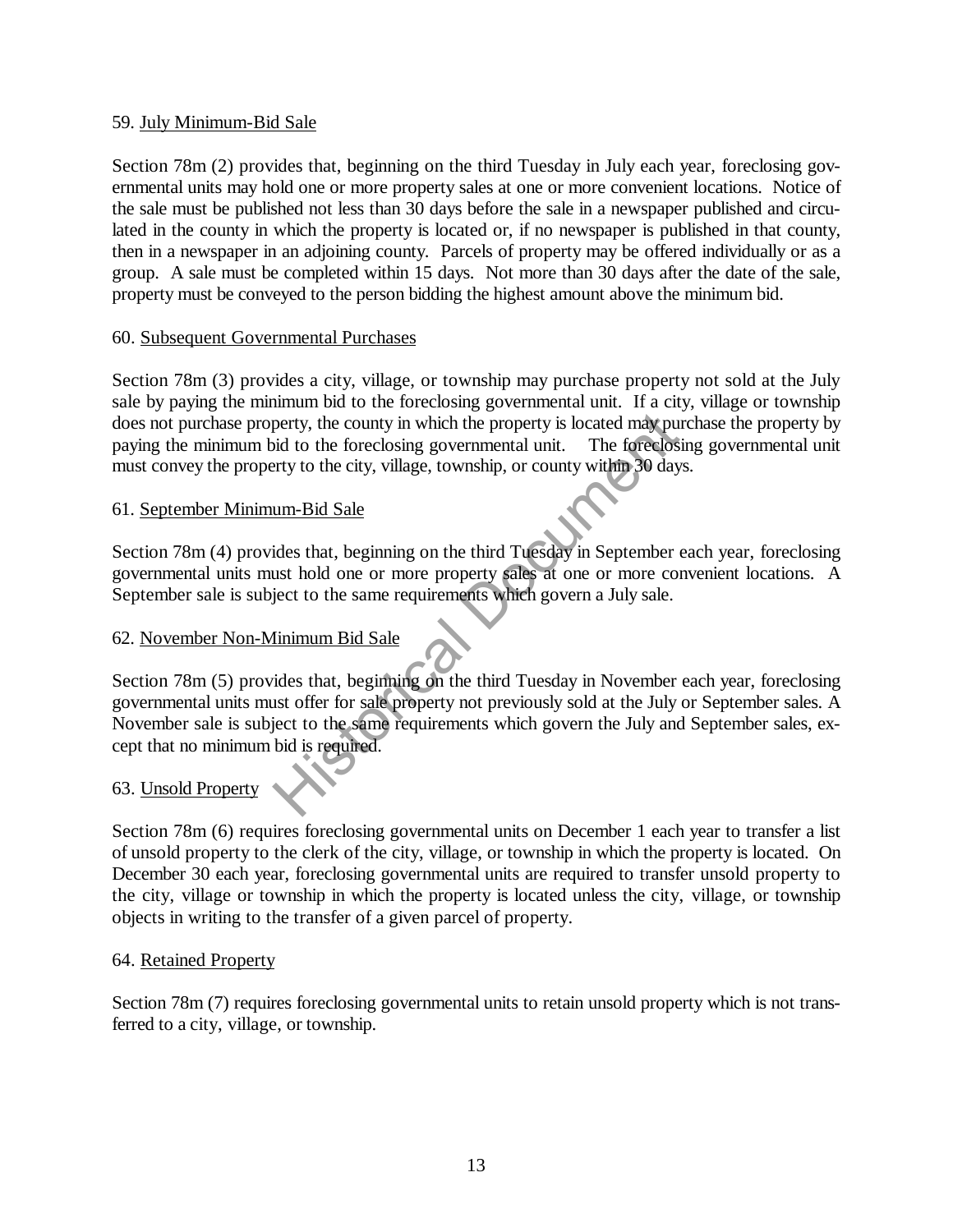## 65. Sales Proceeds

Section 78m (8) requires foreclosing governmental units to deposit sales proceeds in a restricted account segregated by year of sale to be used by the foreclosing governmental unit for the following purposes in the following order:

- (a) Reimbursement of delinquent tax revolving funds.
- (b) All costs of selling property for the year in question.
- (c) Any costs of foreclosure for the year in question, including costs of mailings, publication, personal service, and outside contractors.
- (d) Any unpaid costs of selling property for a prior year.
- (e) Any costs incurred by the foreclosing governmental unit in maintaining the property including the cost of environmental remediation. d by the foreclosing governmental unit in maintaining<br>vironmental remediation.<br>governmental unit is the State, any remaining balance to<br>prices two or more county reasurers of adjacent count<br>he county in which the property
- (f) If the foreclosing governmental unit is the State, any remaining balance to the land reutilization fund.

## 66. Joint Sales

Section 78m (9) authorizes two or more county treasurers of adjacent counties to hold joint sales at a location outside the county in which the property is located.

#### 67. Minimum Bid Defined

Section 78m (10) defines "minimum bid" to include all of the following:

- (a) All delinquent taxes, interest, penalties, and fees due.
- (b) Expenses of administering the sale, including sale preparation.

If a city, village, or township purchases property, the minimum bid does not include any taxes levied by the city, village, or township nor any interest, penalties, or fees due on those taxes.

#### 68. Land Reutilization Fund

Section 78n establishes a land reutilization fund in Michigan Department of Treasury which may be used to pay for one or more of the following purposes:

- (a) Contracts with title insurance companies.
- (b) Costs of determining addresses, service of notices, and recording fees.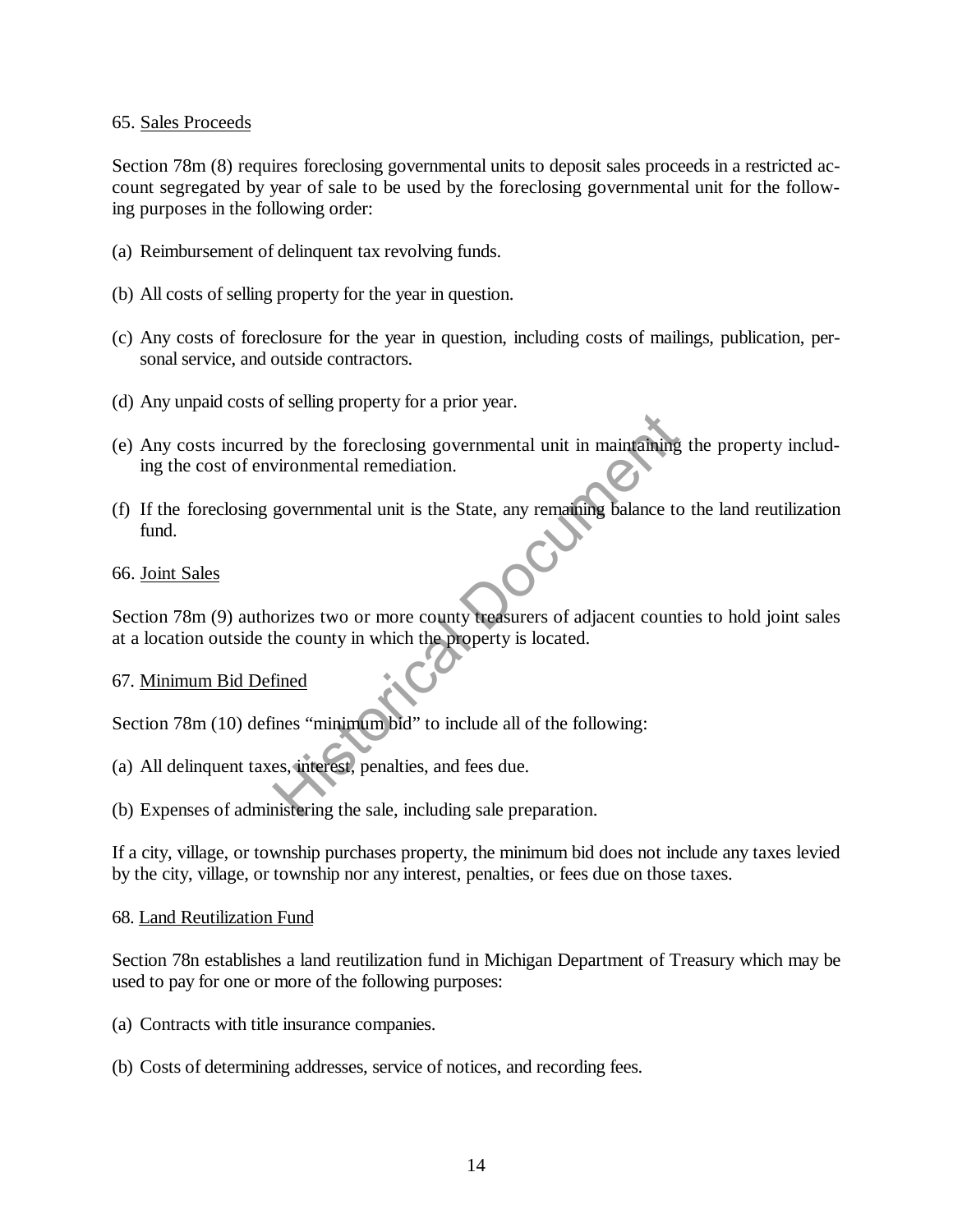- (c) Defense of title actions as determined by the State Treasurer.
- (d) Other costs incurred in administering the foreclosure and disposition of property forfeited for delinquent taxes.

## 69. Prescribed Forms

Section 78o requires the Michigan Department of Treasury, one year after the effective date of the Act, to prescribe the form of the following:

- (a) Notice and proof of service.
- (b) The affidavit of publication.
- (c) The foreclosure judgment.

70. Fee Adjustment

Section 78p (1) requires the State Treasurer to adjust all of the following fees not later than March 1 of each year:

- (a) The \$15.00 per parcel October fee.
- (b) The \$175.00 per parcel foreclosure fee.

# 71. Fee Adjustment Sunset

Section 78p (1) provides that the State Treasurer cannot adjust the \$15.00 per parcel fee and the \$175.00 per parcel fee after December 31, 2002. dgment.<br>
es the State Treasurer to adjust all of the following fees r<br>
unset<br>
unset<br>
les that the State Treasurer cannot adjust the \$15.00 p<br>
e after December 31, 2002.<br>
Report

# 72. Annual Expense Report

Section 78p (3) requires county treasurers to submit a report by December 31 each year to the State Treasurer detailing the expenses incurred in the administration of the Act and the adequacy of the fees imposed in relation to the expenses incurred.

## 73. Status Report

Section 78p (4) requires a committee of county treasurers to submit a report not later than December 1, 2003, to the House Committee on Local Government and Urban Policy and to the Senate Committee on Local, Urban, and State Affairs concerning the collection of delinquent taxes under the General Property Tax Act. The report must contain, but need not be limited to, the following:

(a) The potential successes and areas for improvement of the delinquent tax collection process.

(b) The adequacy of the fees established under the Act.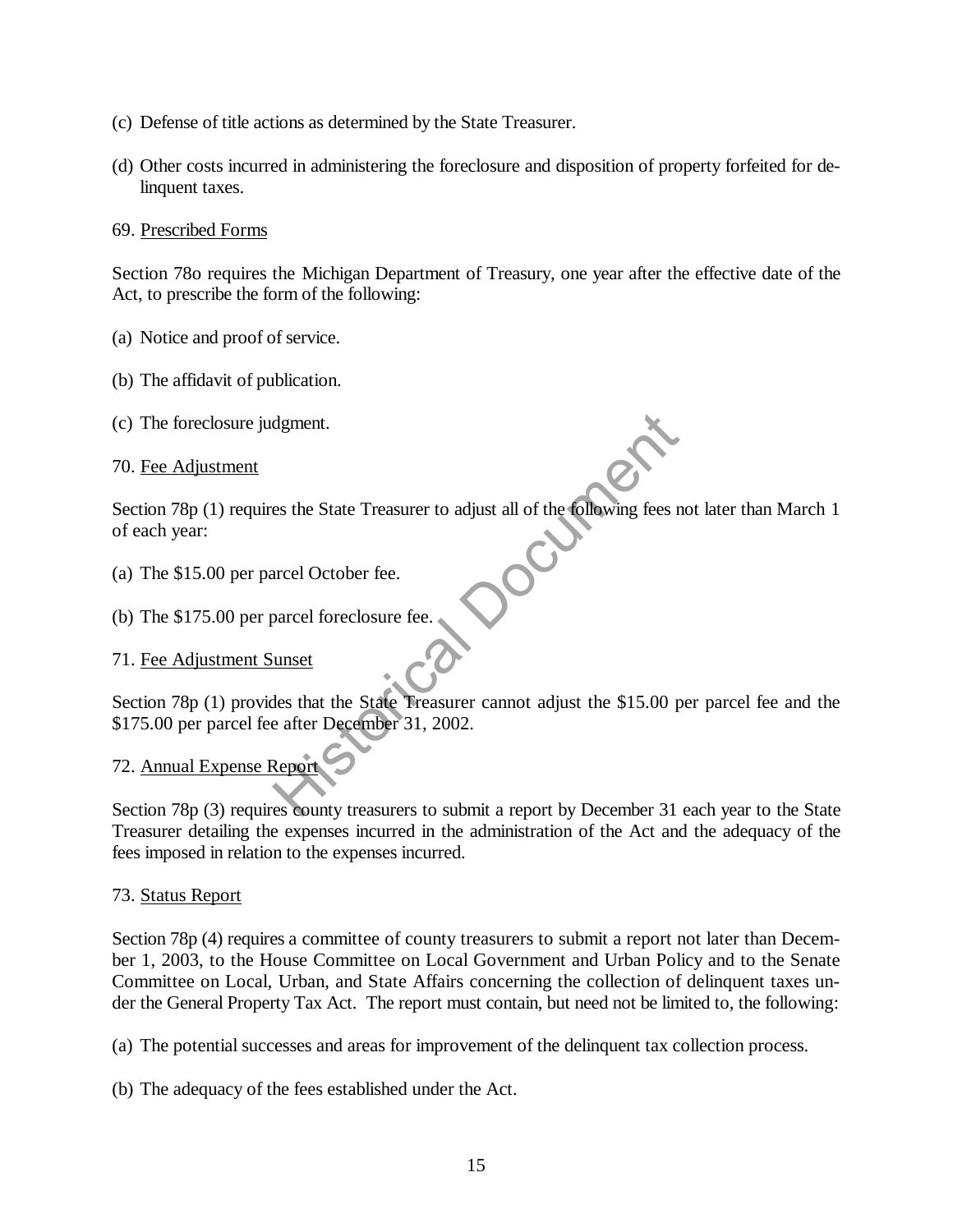# 74. County Treasurer Salary Supplement

Section 87c (16) provides that a county treasurer is not eligible for payment for services as agent of the county unless that county treasurer held office on the effective date of the Act.

# 75. Collateralized Liens

Section 107 authorizes the holder of city tax liens under the Michigan Tax Lien Sale and Collateralized Securities Act, for taxes levied after December 31, 1996, to purchase county liens for the same property and to enforce those liens as a secured or first claim on the property.

## 76. Environmental Liens

Section 131 (2) provides that a deeds issued under Section 131 remain subject to any restrictions or notices approved by the State or a foreclosing governmental unit which is recorded with the register of deeds pursuant to the Natural Resources and Environmental Protection Act. by the State or a foreclosing governmental unit which<br>
uant to the Natural Resources and Environmental Prote<br>
L<br>
L<br>
Uugh (5) are given effect retroactively to October 25, 19<br>
hts of Persons Served<br>
Units an owner of tax-de

# 77. Retroactive Effect

Sections 131e (1) through (5) are given effect retroactively to October 25, 1976.

# 78. Limitation on Rights of Persons Served

Section 131e(5) prohibits an owner of tax-delinquent property who is properly served and who fails to redeem the property from asserting either of the following:

- (c) That the notice was insufficient or inadequate because another owner of an interest in the property was not served.
- (d) That the redemption period is extended because another owner of an interest in the property was not served.

## 79. Effective Date

Enacting Section 2 provides that 30 sections of the Act take effect on October 1, 1999.

## 80. Repealed Sections

Enacting Section 3 repealed two sections of the General Property Tax Act immediately. Those sections concerned certified special residential property and the sale of certified special residential property, respectively.

Enacting Section 4 repeals 20 sections of the General Property Tax Act on December 31, 2003. Those sections concern various aspects of annual tax lien sales such as the compilation of lists of lands subject to sale, notice and publication requirements, the filing of court petitions, the vesting of title to lands in the State, cancellation of sales, and the issuance of tax deeds.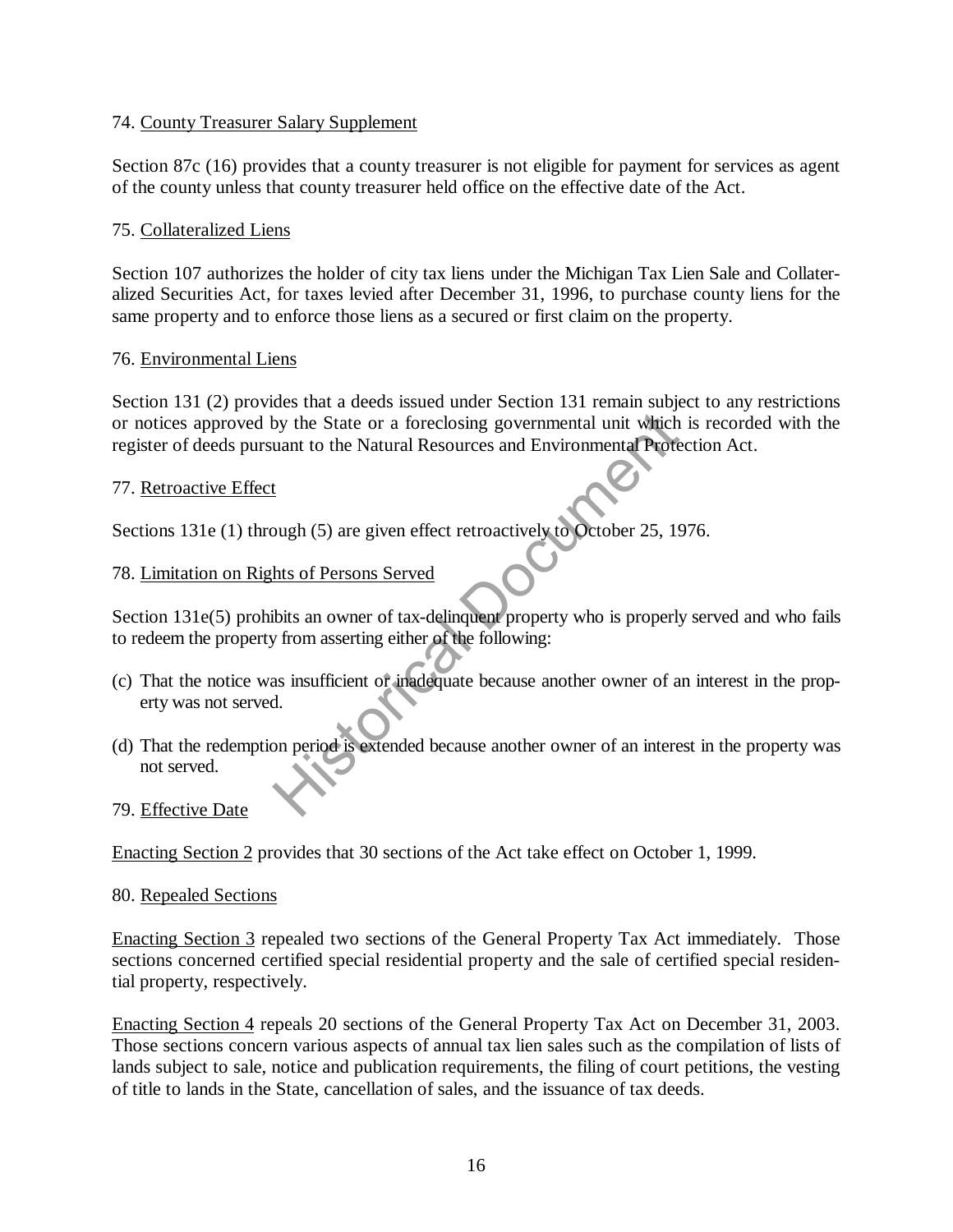Enacting Section 5 repeals 37 sections of the General Property Tax Act on December 31, 2006. Those sections concern redemption and annulment, suits alleging illegal taxes, loss of sale certificates or deeds, miscellaneous provisions (such as rejected taxes, deeds to deceased persons, and land office commissioner provisions), inspection and disposition of tax-delinquent property held by the State, various redemption periods, and various provisions governing tax lien purchasers.

# **PUBLIC ACT 132**

Public Act 132 of 1999 is referred to as the "Certification of Abandoned Property for Accelerated Forfeiture Act." The Act defines "abandoned property" as tax-delinquent property containing a structure that is vacant or dilapidated, that is open to entrance or trespass, and that is determined to be abandoned under the act.

# 1. Declaration of Accelerated Forfeiture

Section 3 authorizes a city, village, or township by October 1 of any tax year to declare by resolution an accelerated forfeiture of abandoned property. A resolution must contain substantially the following information: elerated Forfeiture<br>
a city, village, or township by October 1 of any tax year<br>
rfeiture of abandoned property. A resolution must corner<br>
i:<br>
andoned tax-delinquent property exist in the unit of loc<br>
contributes to crime,

- (a) That parcels of abandoned tax-delinquent property exist in the unit of local government.
- (b) That the property contributes to crime, blight, and decay within the unit of local government.
- (c) That certification of abandoned tax-delinquent property as certified abandoned property will result in the accelerated forfeiture and foreclosure of such property and its return to productive uses, thereby reducing crime, blight, and decay within the unit of local government.

# 2. Inspection

Section 4 (1)(a) requires a unit of local government by February 1 following adoption of a resolution to conduct an inspection of property covered by the resolution to determine whether the property is abandoned.

## 3. Posted Notice

Section 4 (1)(b) requires a unit of local government to post a notice on the property at the time of inspection indicating that if taxes levied on the property are returned delinquent, the property will be subject to accelerated forfeiture.

# 4. Mailed Notice

Section  $4(1)(c)$  requires a unit of local government to send by first class mail a copy of the notice to the owner of the property or to the taxpayer of record.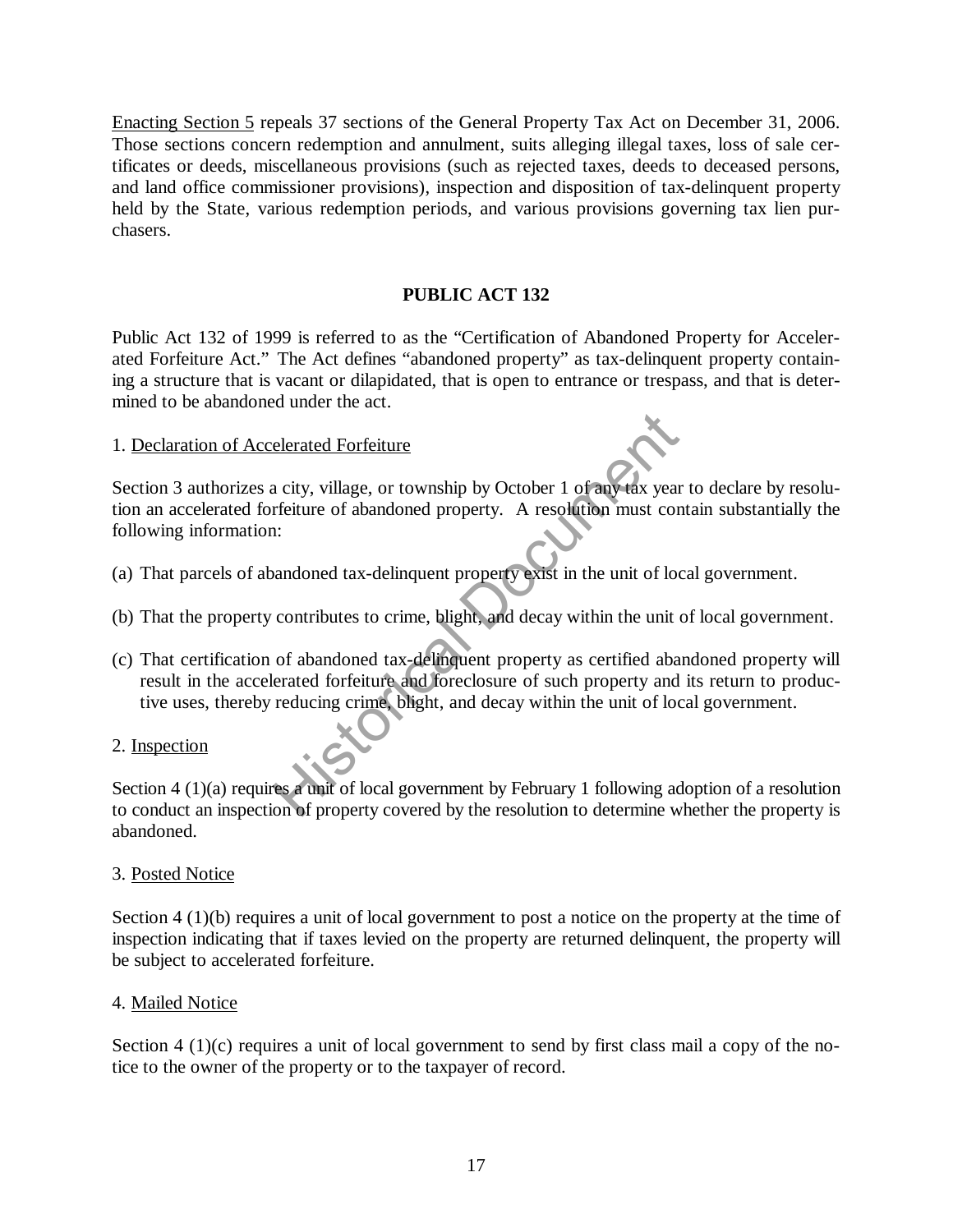# 5. Occupied Property

Section 4 (2) prohibits a unit of local government from certifying a parcel of property as abandoned if the unit of local government determines that the property is occupied by the owner or by a person with a legal interest in the property.

# 6. Affidavit

Section 5 (1) provides that a person claiming a legal interest in property covered by a resolution may file an affidavit claiming that the property is not abandoned. The affidavit may be filed with the unit of local government before taxes are returned delinquent or with the county treasurer after taxes are returned delinquent.

## 7. Effect of Affidavit

Section 5 (2) provides that if an affidavit is filed before the date of an administrative show cause hearing, the property will not forfeit on the immediately preceding March 1 (the date on which taxes were returned delinquent) but on the immediately succeeding March 1. STREAG IN THE ACT 133<br>
We allow the immediately preceding March 1<br>
elinquent) but on the immediately succeeding March 1<br>
andoned Property<br>
andoned Property<br>
ta a unit of local government which complies with Section<br>
as cer

# 8. Certification of Abandoned Property

Section 6 provides that a unit of local government which complies with Sections 3 and 4 of the Act may certify property as certified abandoned property if the owner or a person with a legal interest in the property does not respond to the notice.

# **PUBLIC ACT 133**

Public Act 133 of 1999 amended the General Property Tax Act to permit holders of tax deeds on abandoned property to institute quiet title actions. The bill applies to taxes levied after December 31, 1998.

1. Foreclosure (Quiet Title Action) Requirements

Section 79a (1) authorizes a tax deed holder to quiet title to abandoned property if all of the following occur:

- (a) The tax deed holder, or his or her authorized agent, conducts a title search of the property.
- (b) After the title search, the tax deed holder, or his or her authorized agent, sends notice by certified mail to the owner and all persons with a legal interest in the abandoned property. Notice by publication is required if the notice cannot be delivered to the owner or to persons with a legal interest in the property. Notice by publication must occur once a week for four successive weeks in a newspaper published and circulated in the county in which the abandoned property is located, or if no newspaper is published in that county, then in a newspaper in an adjoining county.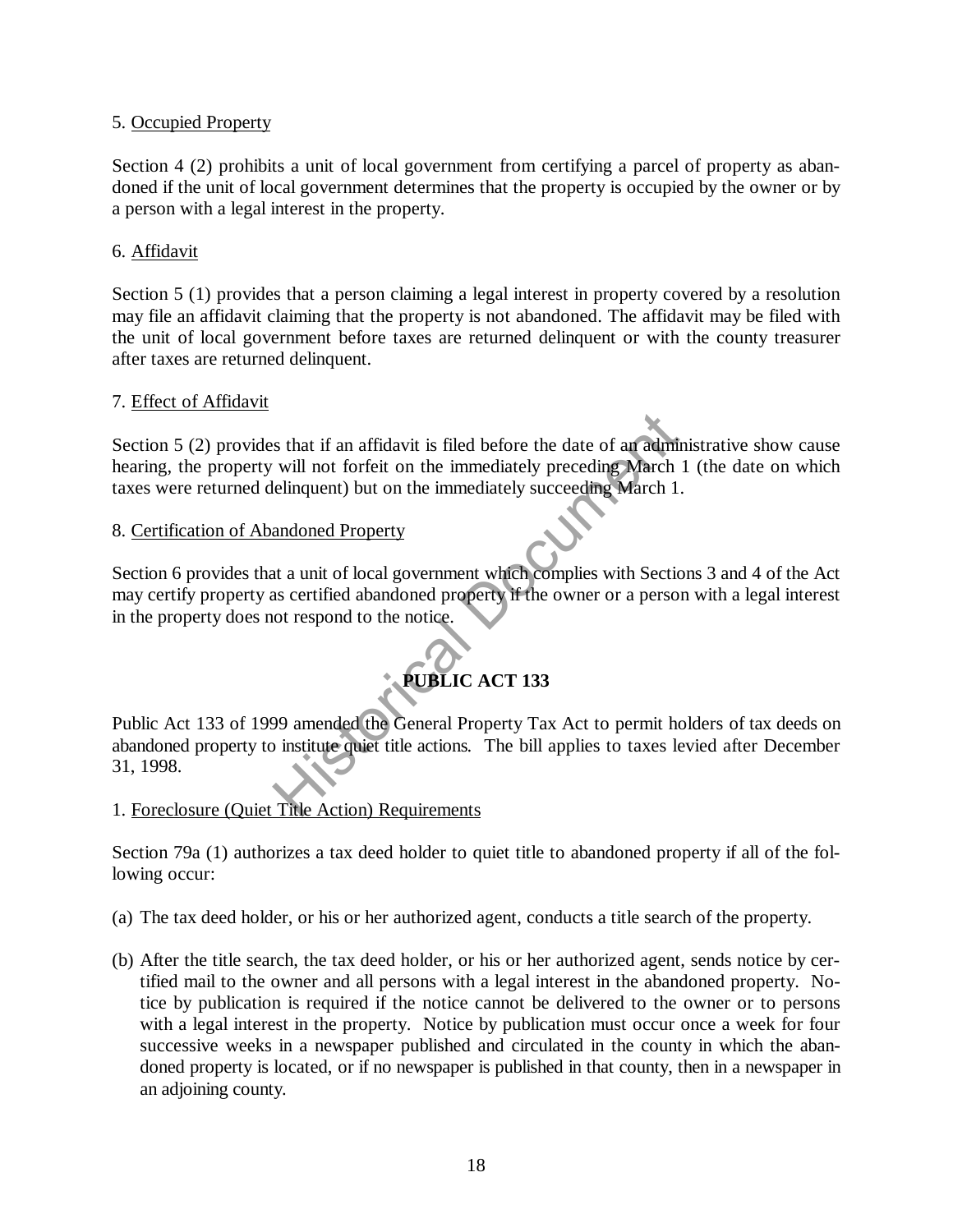- (c) The tax deed holder requests that the building inspector of the municipality in which the property is located inspect the property and issue an affidavit attesting that the property is vacant, dilapidated, or open to entrance or trespass.
- (d) Not less than 90 days before bringing a foreclosure action, the tax deed holder, or his or her authorized agent, posts a notice on the property.
- (e) The notice must include all of the following information:
	- (i) The legal description, parcel number, and if known, the street address of the property.
	- (ii) A statement of the total amount required to be paid to the county treasurer to redeem the property within 90 days of receiving the notice.
	- (iii) A statement of the person's redemption rights and notice that those redemption rights expire 90 days after the person receives notice by mail or publication.
	- (iv) A statement that unless the taxes, interest, penalties, and fees are paid before the 90-day redemption period expires and judgment is entered, title to the property will vest in the tax deed holder.
- (f) If abandoned property is not redeemed by the owner or by a person with a legal interest in the property, a tax deed holder may institute a quiet title action in the circuit court in which the property was located. The tax deed holder must provide the court with all of the following:
	- (i) The affidavit from the municipal building inspector.
- (ii) The title search that identifies all owners and persons with a legal interest in the property as determined by records maintained by the register of deeds, the county treasurer, and the State Treasurer. of the person's redemption rights and notice that the<br>tys after the person receives notice by mail or publication<br>that unless the taxes, interest, penalties, and fees are p<br>period expires and judgment is entered, title to
	- (iii) Proofs of service of notice.
	- (iv) An affidavit from the county treasurer certifying the nonpayment of taxes during the 90-day redemption period.
- 2. Foreclosure Judgment

Section 79a (2) requires that a circuit court foreclosure judgment specify all of the following:

- . (a) The legal description, and if known, the street address and parcel number of the property.
- (b) That fee simple title to the property is vested in the tax deed holder, without any further redemption rights.